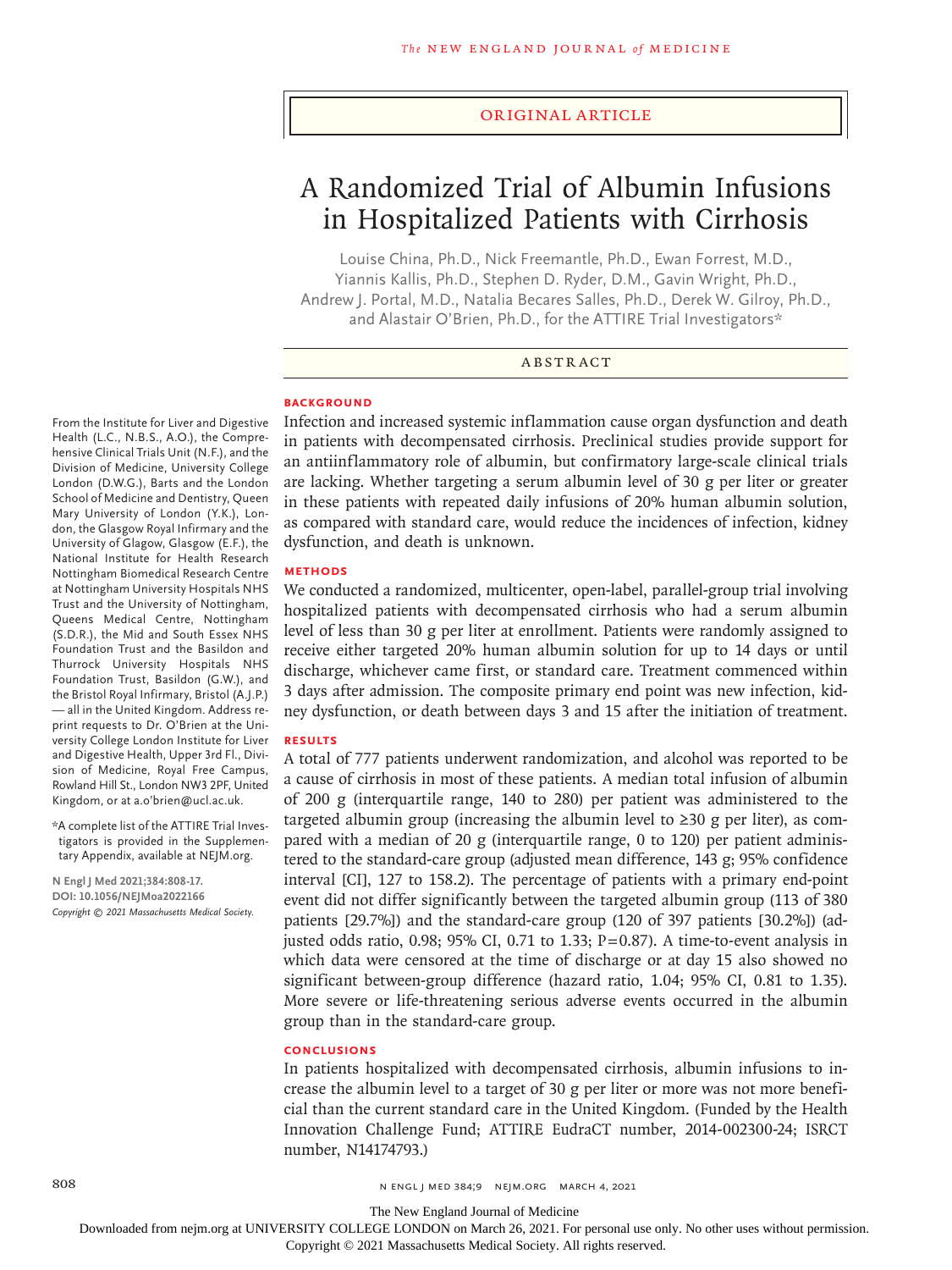IVER DISEASE CAUSES 2 MILLION DEATHS<br>per year worldwide<sup>1</sup> and is the leading<br>cause of death in adults who are 35 to 49<br>years of age in England, where it accounts for iver disease causes 2 million deaths per year worldwide<sup>1</sup> and is the leading cause of death in adults who are 35 to 49 more than 10% of deaths in this age group.<sup>2</sup> Patients with decompensated cirrhosis are highly susceptible to infections leading to kidney failure and death,<sup>3,4</sup> and the risk of infection-related death is increasing among inpatients with cirrhosis in the United States.<sup>5</sup> Furthermore, increased systemic inflammation in patients with cirrhosis contributes to kidney failure and death.<sup>6</sup>

Albumin infusions were first used in patients with cirrhosis more than 70 years ago, $7$  and they remain ubiquitously prescribed to restore normovolemia in patients with peripheral arterial vasodilation.8 International guidelines recommend the use of human albumin solution after largevolume paracentesis in patients with spontaneous bacterial peritonitis and hepatorenal syndrome.9,10 Infusions have been investigated for hepatic encephalopathy, nonspontaneous bacterial peritonitis infections, hyponatremia, and ascites.11-13

Preclinical studies have shown an antiinflammatory effect of albumin in patients with cirrhosis14-17; this finding suggests that infusions of albumin might limit systemic inflammation, prevent infections, reduce the risk of kidney dysfunction, and increase survival. A low serum albumin level has been associated with an increased risk of death among hospitalized patients who have cirrhosis and infections,<sup>18</sup> and albumin infusions that increased serum levels to more than 30 g per liter have reduced systemic inflammation among patients with decompensated cirrhosis<sup>17</sup> and have reduced the incidence of nosocomial infection among patients with cirrhosis who were hospitalized with nonspontaneous bacterial peritonitis infections.19

However, clinical trials of albumin have shown conflicting results.<sup>20,21</sup> A trial of albumin in patients with spontaneous bacterial peritonitis showed a benefit, $20$  but a trial involving patients with other infections did not.<sup>21</sup> and the latter trial was terminated because of lethal pulmonary edema associated with albumin. No fluid was administered as standard care in these trials. A recent meta-analysis did not show that any interventions in patients with the hepatorenal syndrome reduced the incidence of death from any cause, $22$  and another recent meta-analysis did not show differences between albumin and other plasma expanders with respect to the incidence of death after large-volume paracentesis.<sup>23</sup>

In a randomized trial involving outpatients with ascites, weekly albumin infusions reduced the incidences of infection and kidney dysfunction and were associated with a lower probability of death than standard care.<sup>24</sup> In contrast, there was no effect in a smaller trial in which albumin was administered less frequently than weekly.<sup>25</sup> Large trials to address the usefulness of albumin in preventing infection, kidney dysfunction, and death in hospitalized patients are lacking. We conducted the ATTIRE (Albumin to Prevent Infection in Chronic Liver Failure) trial to evaluate whether targeting an increase in the serum albumin level to 30 g per liter or more with the use of repeated daily infusions of 20% human albumin solution, as compared with standard care, would reduce the incidences of infection, kidney dysfunction, and death among hospitalized patients with decompensated cirrhosis.

#### Methods

# **Trial Design**

The ATTIRE trial was a prospective, interventional, multicenter, randomized, open-label trial involving hospitalized patients with decompensated cirrhosis, acute complications, and an albumin level below 30 g per liter. Our trial management group designed the trial,<sup>26</sup> which was approved by the London–Brent Research Ethics Committee and the Medicines and Healthcare Products Regulatory Agency.

Written informed consent was obtained from the patients. For incapacitated patients, a legal representative provided written informed consent until the patient regained capacity. The trial was conducted and reported according to the protocol (available with the full text of this article at NEJM.org). An independent data and safety monitoring committee, whose members were aware of the trial-group assignments, oversaw the conduct of the trial.

The statisticians who analyzed the data are trial authors. The last author wrote the first draft of the manuscript, with contributions from the other authors; all the authors vouch for the completeness and accuracy of the data and analyses and for the fidelity of the trial to the protocol.



*A Quick Take is available at NEJM.org*

The New England Journal of Medicine

Downloaded from nejm.org at UNIVERSITY COLLEGE LONDON on March 26, 2021. For personal use only. No other uses without permission.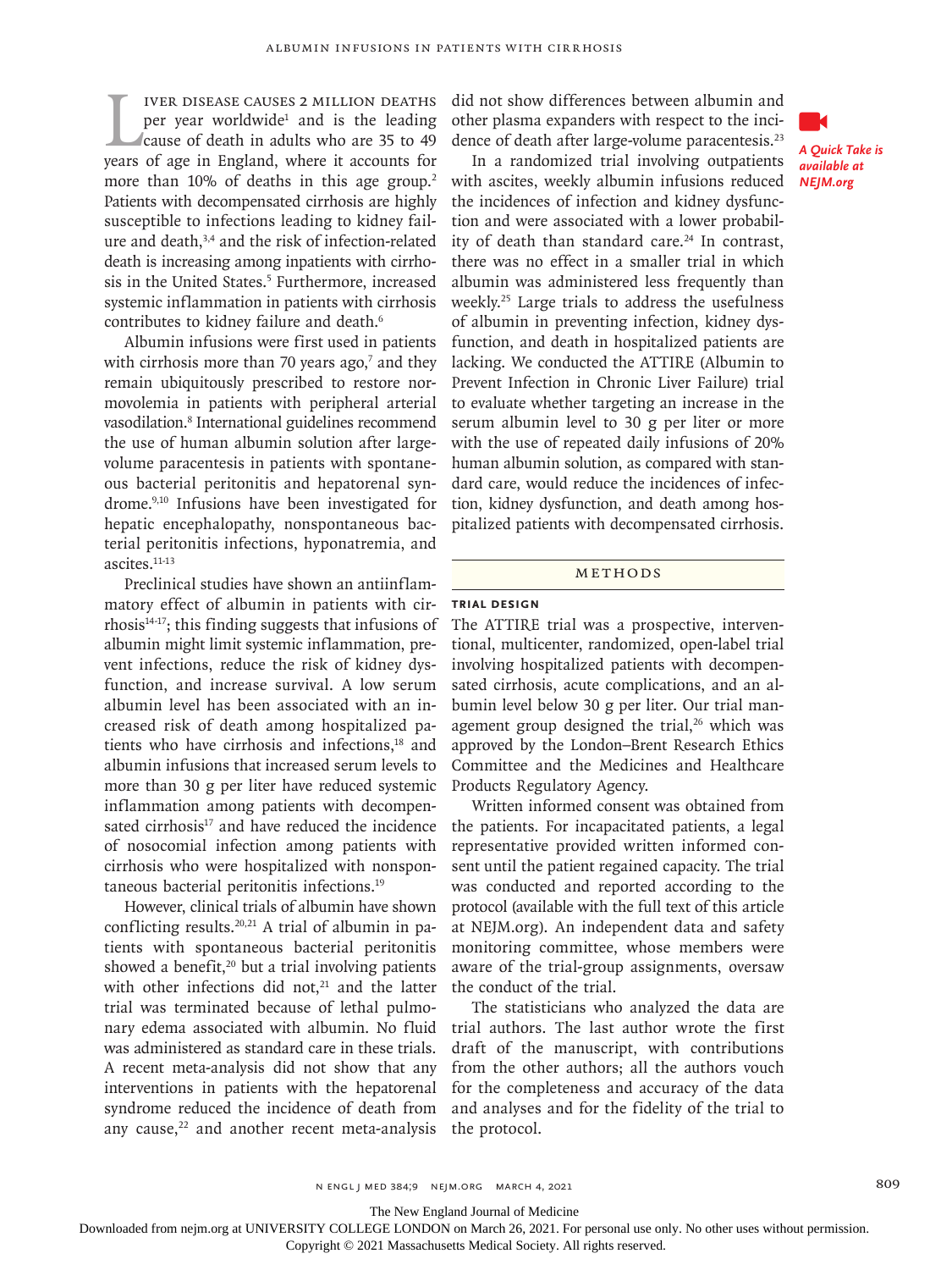#### **Patients**

Evaluated patients were 18 years of age or older, were hospitalized with a clinical diagnosis of acute complications of decompensated cirrhosis, had a serum albumin level of less than 30 g per liter within 72 hours after hospital admission (since early therapy was more likely to be beneficial than later therapy), and had an anticipated length of hospital stay of 5 days or longer at randomization. The investigators used clinical judgment to avoid recruitment of patients for whom only brief hospitalization was warranted and for whom expected short-term survival was good.27 Patients who were hospitalized with community-onset infection were eligible because they had a high incidence of nosocomial infection.18 Recruitment occurred between January 15, 2016, and June 28, 2019, at 35 hospitals across England, Scotland, and Wales.

Key exclusion criteria were advanced hepatocellular carcinoma associated with a life expectancy of less than 8 weeks and the receipt of palliative care. Details are provided in Table S1 in the Supplementary Appendix, available at NEJM.org.

### **Randomization**

Patients were enrolled and randomly assigned to trial groups with the use of a Web-based system (Sealed Envelope). Randomization was performed with a minimization biased coin algorithm that balanced treatment assignments according to center, Model for End-Stage Liver Disease (MELD) score, the number of organ dysfunctions, use or nonuse of antibiotic agents, and serum albumin level (all the patients had an albumin level <30 g per liter at trial commencement).

In the original protocol, subsequent randomizations were permitted more than 30 days after completion of trial treatment, to account for the 21-day half-life of albumin.<sup>25</sup> However, since the trial was not blinded, potential bias may have been introduced because knowledge of the original treatment could have influenced a patient's decision to participate again, and only survivors could do so. Therefore, data on patients who underwent the initial randomization are presented here, and analyses that included data on patients who underwent a subsequent randomization or randomizations are reported in the Additional Statistical Analyses section of the Supplementary Appendix.

# **Intervention**

We previously found that an albumin level of less than 30 g per liter was predictive of immune dysfunction in patients with cirrhosis,<sup>15</sup> and we selected this threshold for our trial. In a previous trial of albumin infusion in patients with sepsis, $28$  the targeted albumin level of 30 g per liter or more was not achieved, so we targeted 35 g per liter or more to ensure that 30 g per liter or more would be reached. Patients with a serum albumin level of less than 30 g per liter were assigned to receive either daily 20% human albumin solution (infused at a rate of 100 ml per hour) from day 1 of recruitment, with the aim to maintain an albumin level of 35 g per liter or more, or standard medical care.<sup>26</sup> Infusions in the albumin group continued for a maximum of 14 days after randomization or until discharge (if discharge occurred before 14 days) or until the patient was deemed to be medically fit for discharge if continued hospitalization was warranted for nonmedical reasons such as the arrangement of in-home support (if this determination was made before 14 days). Albumin infusions ended at the time of discharge or when the patient was deemed to be fit for discharge (if this occurred before 14 days). Data were collected until day 15 after randomization, at discharge, or when the patient was deemed to be medically fit for discharge (if this occurred before 15 days) (Fig. S1).

The volume of human albumin solution was determined according to the patient's serum albumin level (or the closest measurement) on the day of administration (see Table S2), and protocol effectiveness was verified in our feasibility study.27 Infusions in the albumin group continued throughout the trial treatment period, even when patients had a qualifying nonfatal primary event. Clinicians could prescribe differing regimens for patients with large-volume paracentesis, spontaneous bacterial peritonitis, or hepatorenal syndrome, according to guidelines<sup>9</sup>; however, in the albumin group, 20% human albumin solution had to be infused if the patient's serum albumin level was less than 35 g per liter, unless there were safety concerns. Deviations from this plan were recorded in case-report forms.

Since 20% human albumin solution is recommended for patients with large-volume paracentesis, spontaneous bacterial peritonitis, or hepatorenal syndrome,<sup>9,10</sup> it would have been unethical

The New England Journal of Medicine

Downloaded from nejm.org at UNIVERSITY COLLEGE LONDON on March 26, 2021. For personal use only. No other uses without permission.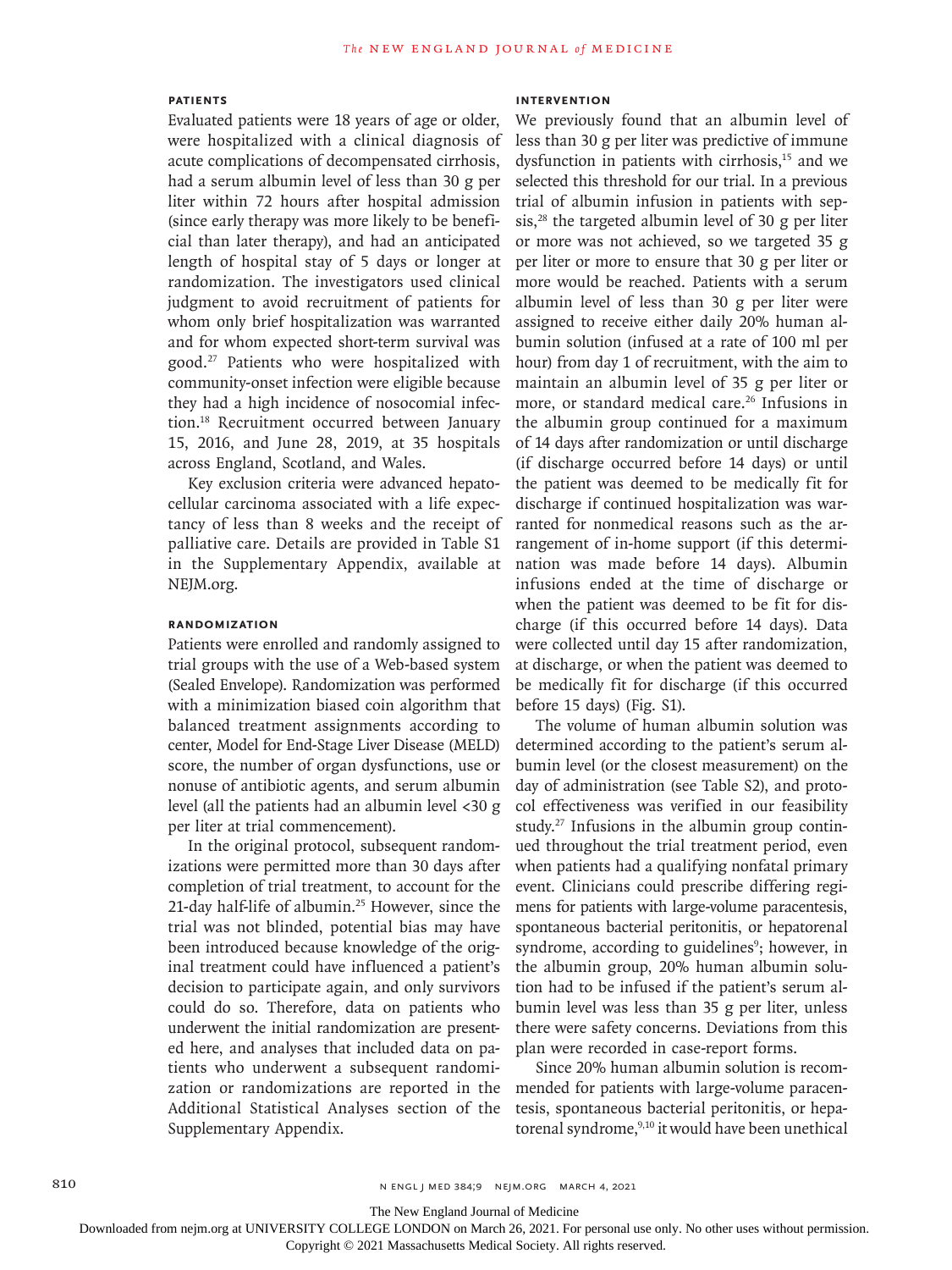to withhold its use in patients in the standardcare group who had these conditions. Accordingly, albumin use was permitted for these patients, and the clinicians were responsible for dosing. Administration of albumin infusions for other indications in the standard-care group was considered to be a protocol deviation and was monitored by the independent data and safety monitoring committee. Attending clinicians made all other treatment decisions.

#### **End Points**

The primary end point was a composite<sup>29</sup> of infection from any cause, kidney dysfunction, or death in hospitalized patients between trial day 3 and day 15, the date of discharge (if before day 15), or the date on which the patient was assessed to be medically fit for discharge (if before day 15). Patients were assessed daily until discharge, death, or the determination that they were medically fit for discharge. Data on infection or kidney dysfunction were not collected after discharge or when the patient was deemed to be fit for discharge. Mortality data were collected after discharge, but only deaths that occurred before the date of discharge or day 15 (whichever was earlier) were included in the evaluation of the primary end point. Deaths between days 3 and 15 in discharged patients were included in the analyses of death at 28 days to 6 months.

Our feasibility study showed that in most patients who received albumin, a serum albumin level of 30 g per liter or more was reached within 3 days,<sup>27</sup> and we reasoned that the assessment of outcomes beginning on day 3 would permit establishment of any biologic effect of albumin. Furthermore, although all the patients who underwent randomization received albumin or standard care on the day of randomization, some died very quickly after admission and were deemed to have been unlikely to benefit from albumin if they had survived. We viewed events that occurred on day 1 or 2 as being unlikely to be related to albumin, and we prospectively excluded these events from the assessment of the primary end point in order to avoid a chance that the between-group difference would affect the trial results.

The diagnosis of infection in patients with cirrhosis can be challenging, with a high incidence of negative cultures.<sup>30</sup> Therefore, we defined infection according to the diagnosis of the attending clinician; such a diagnosis triggered the recording of supportive information for blinded validation by a physician panel.

In the definition of the primary end point, organ dysfunction was changed to solely kidney dysfunction in 2018, after our feasibility study.<sup>27</sup> There was no operational effect, with data collection unchanged, and the analyses followed the database closure in 2019.<sup>26</sup> Kidney dysfunction was defined as a serum creatinine level that was at least 50% higher than the level at randomization, an increase in the serum creatinine level of 0.3 mg per deciliter or more within 48 hours, or the initiation of renal-replacement therapy. Patients who received renal-replacement therapy at baseline could not have this end-point event.

The secondary end points were death at 28 days, 3 months, and 6 months; the composite primary end-point components; the total amount of albumin administered during the trial; the duration of hospital stay; the number of days in the intensive care unit; the incidence of other organ dysfunctions (definitions are provided in Table S3); the incidence of liver transplantation within 6 months after the beginning of the trial; the MELD score at the end of trial; the use of terlipressin for kidney dysfunction, hypotension, or variceal bleeding; and serious adverse events. An analysis of quality of life and a health economic analysis are under way.

### **Statistical Analysis**

We estimated the incidence of a composite primary end-point event to be 30%, given the 20 to 30% incidence of nosocomial infection among patients with cirrhosis and the fact that 30% of these infections cause organ dysfunction.31,32 We assumed that the targeted albumin level would reduce the incidence of infection by 30%, as in previous studies,19-21,33-35 and we calculated that 389 patients per group would provide 80% power to detect this between-group difference at a significance level of 0.05. Assuming a 10% loss to follow-up or withdrawal, we estimated a target sample of 433 patients per group; however, because the number of patients who were lost to follow-up or withdrew was lower than expected, we completed enrollment after 828 patients had undergone randomization.

The analysis of the primary end point was performed with a mixed-effects logistic-regression

The New England Journal of Medicine

Downloaded from nejm.org at UNIVERSITY COLLEGE LONDON on March 26, 2021. For personal use only. No other uses without permission.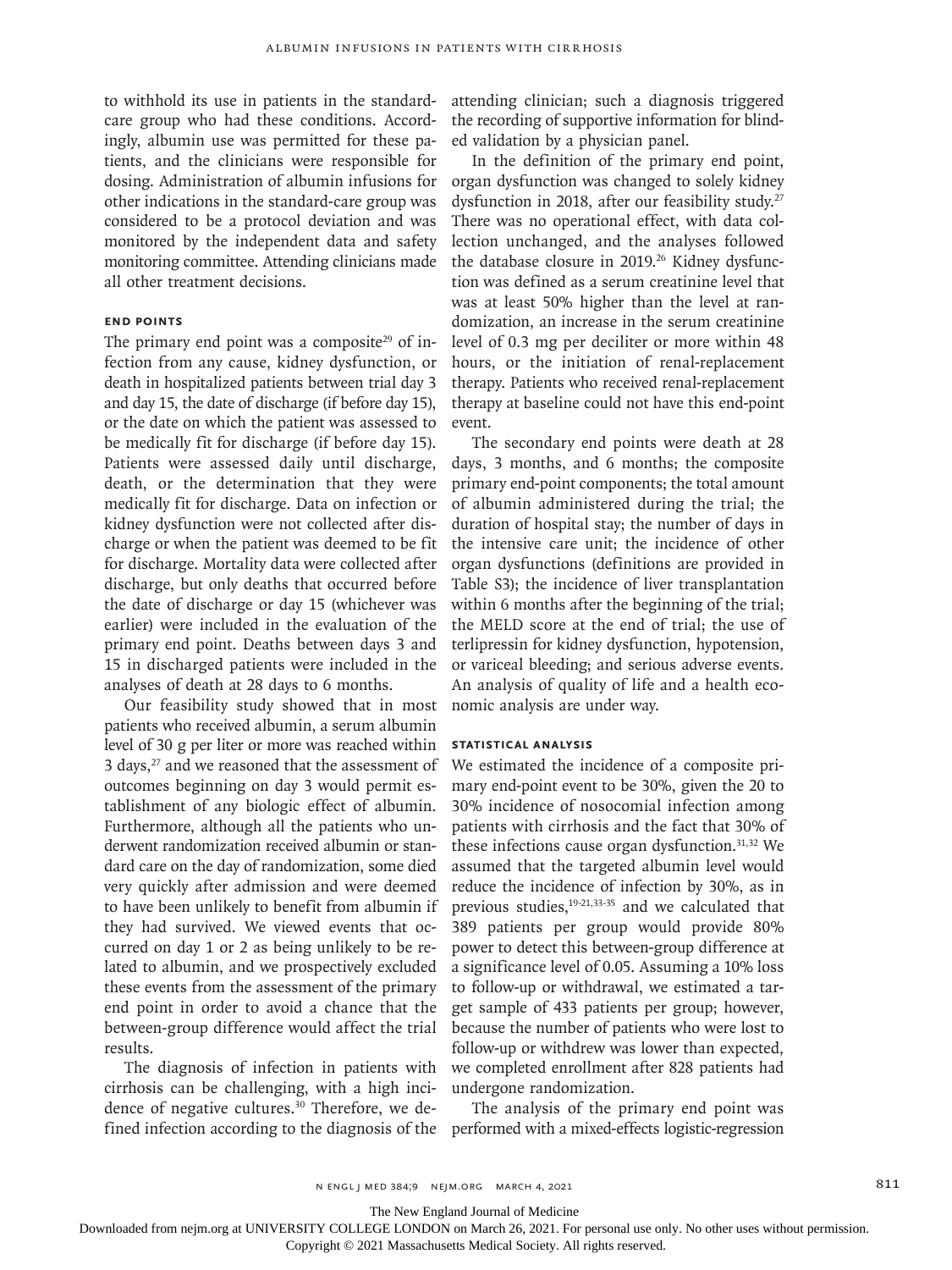model that included a binary treatment indicator, stratification variables as fixed effects, and a random intercept for each site. We also performed a time-to-event analysis, with patient data censored at hospital discharge, the day on which the patient was deemed to be fit for discharge, or trial day 15, whichever was earlier. All the patients who underwent randomization were included in the intention-to-treat analyses, but events that occurred on day 1 or 2 (75 events in the albumin group and 94 in the standard-care group) were not classified as primary end-point events, which were prespecified for days 3 through 15. Patients with infection, kidney dysfunction, or both on day 1 or 2 and who also had any component of the primary end point between days 3 and 15 were classified as having a primary end-point event. Supportive analyses included extension of the end-point windows to days 1 through 15 and days 2 through 15.

The secondary end points were the effects of treatment on the individual components of the primary end point.<sup>29</sup> For the secondary end points, point estimates and 95% confidence intervals are reported; these confidence intervals are not adjusted for multiple comparisons and should not be used to infer definitive treatment effects. Analyses were performed with the use of SAS software, version 9.4 (SAS Institute).

**RESULTS** 

### **Patients**

Over 3 years, 9273 patients were screened and 1563 were considered to be eligible for the trial. A total of 829 patients underwent randomization (although 1 of these patients withdrew consent very early in the trial), of whom 51 underwent a subsequent randomization or randomizations, leaving 777 unique patients who had undergone randomization at least once and who had data that could be evaluated (see Fig. S2). Most of the patients had alcohol-related liver disease, and the groups were matched at baseline (Table 1); 203 of 770 patients (26.4%) were treated for alcohol withdrawal, and 191 of 768 patients (24.9%) were considered to have alcoholic hepatitis. On average, the patients were recruited on the day after hospital admission and had a mean (±SD) albumin level of 23.2±3.7 g per liter. The median number of days of hospitalization during the trial treatment period (planned for ≤14

days) was 8 days (interquartile range, 6 to 15) in the albumin group and 9 (interquartile range, 6 to 15) in the standard-care group, with no significant difference between the two trial groups (Table S8). A total of 40 patients in the albumin group and 47 in the standard-care group were discharged within 5 days after randomization. The minimum duration of follow-up for death was 3 months, and the maximum duration was 6 months after randomization.

With respect to the composite primary end point, the only missing data were for 54 patients whose treatment had been discontinued (35 in the albumin group and 19 in the standard-care group). A threshold analysis that included these missing data ruled out the benefit of albumin therapy (see the Additional Statistical Analyses section in the Supplementary Appendix).

#### **Albumin Therapy**

Throughout the trial, a median of 200 g (interquartile range, 140 to 280) of albumin per patient was administered in the albumin group, as compared with 20 g (interquartile range, 0 to 120) administered in the standard-care group (adjusted mean difference, 143 g; 95% confidence interval [CI], 127 to 158.2). A total of 196 of 397 patients (49.4%) in the standard-care group did not receive any albumin. The daily mean amounts of albumin infused differed substantially between the albumin group and the standard-care group throughout the trial treatment period (Fig. 1A), and the mean albumin level was 30 g per liter or more between days 3 and 15 in the albumin group (Fig. 1B).

#### **Primary End Point**

In the intention-to-treat analysis, a total of 113 of 380 patients (29.7%) in the albumin group and 120 of 397 patients (30.2%) in the standardcare group had a protocol-defined composite primary end-point event (adjusted odds ratio, 0.98; 95% CI, 0.71 to 1.33; P=0.87). When all the reported deaths were included with confirmed dates of death, 116 of 380 patients (30.5%) in the albumin group and 119 of 397 (30.0%) in the standard-care group had a primary end-point event (odds ratio, 1.02; 95% CI, 0.75 to 1.40). The three additional events in the albumin group correspond to patients who died during the qualifying period (days 3 through 15 in the hospital); these deaths were identified by outcome

The New England Journal of Medicine

Downloaded from nejm.org at UNIVERSITY COLLEGE LONDON on March 26, 2021. For personal use only. No other uses without permission.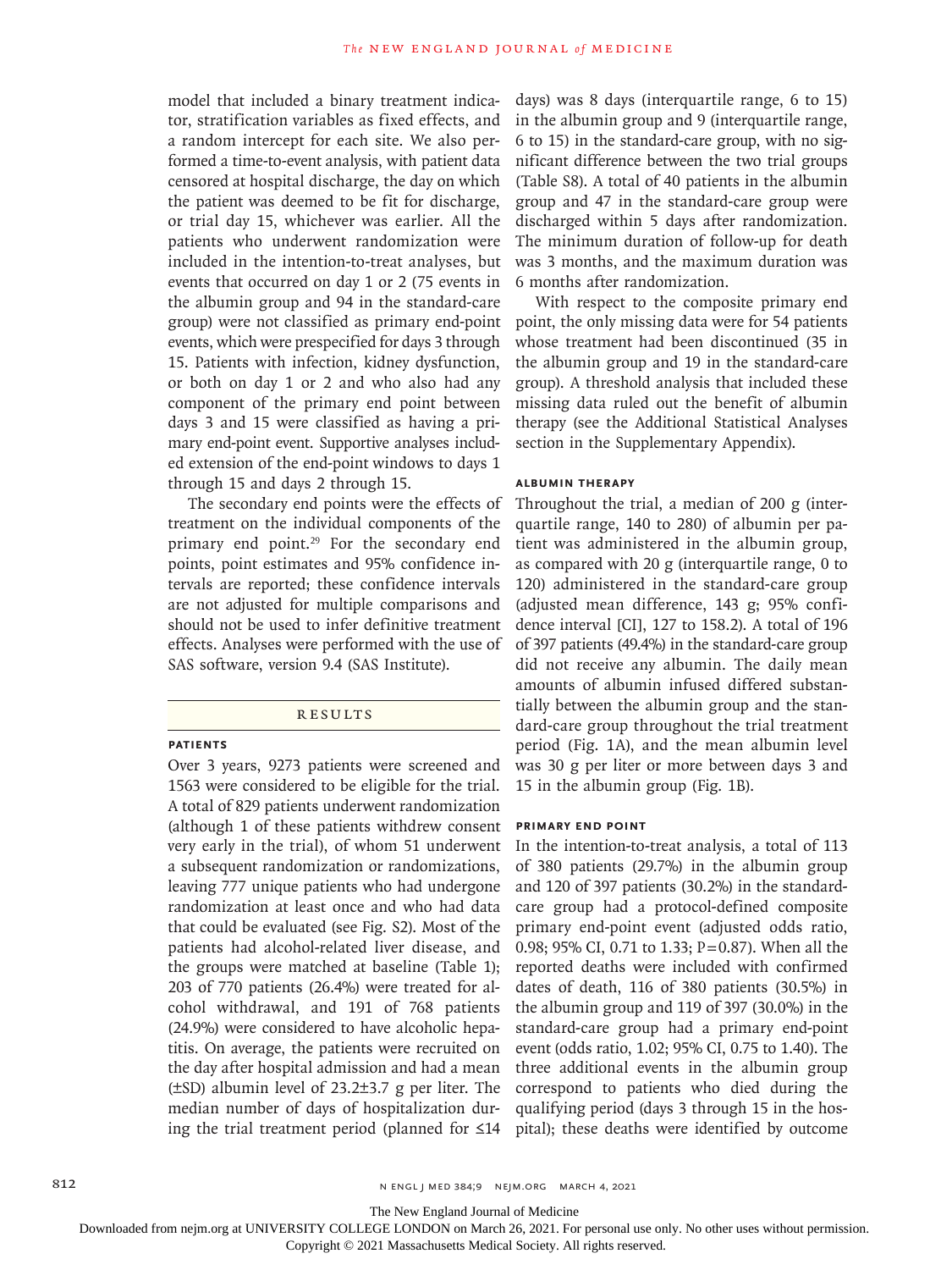| Table 1. Characteristics of the Patients at Baseline.*          |                              |                                           |
|-----------------------------------------------------------------|------------------------------|-------------------------------------------|
| Characteristic                                                  | Albumin Group<br>$(N = 380)$ | <b>Standard-Care Group</b><br>$(N = 397)$ |
| Mean $age - yr$                                                 | $53.8 \pm 10.6$              | $53.8 \pm 10.7$                           |
| Female sex - no. (%)                                            | 123 (32.4)                   | 104 (26.2)                                |
| Admitted to ward - no. (%)                                      | 370 (97.4)                   | 384 (96.7)                                |
| Admitted to intensive care unit - no. (%)                       | 8(2.1)                       | 10(2.5)                                   |
| Cause of cirrhosis — no. $(\%)\uparrow$                         |                              |                                           |
| Alcohol                                                         | 347 (91.3)                   | 350 (88.2)                                |
| Hepatitis C                                                     | 24(6.3)                      | 35(8.8)                                   |
| Nonalcoholic fatty liver disease                                | 26 (6.8)                     | 29(7.3)                                   |
| Reason for admission - no. (%) <sup>+</sup>                     |                              |                                           |
| Encephalopathy                                                  | 80(21.1)                     | 69 (17.4)                                 |
| Suspected variceal bleed                                        | 52(13.7)                     | 63 (15.9)                                 |
| New-onset or worsening ascites                                  | 236 (62.1)                   | 281 (70.8)                                |
| Infection - no. $(\%)$                                          |                              |                                           |
| Diagnosis of infection at randomization by site<br>medical team | 98 (25.8)                    | 113 (28.5)                                |
| Use of antibiotics                                              | 195 (51.3)                   | 199 (50.1)                                |
| Serum albumin level - no. (%)                                   |                              |                                           |
| $<$ 20 g/liter                                                  | 61(16.1)                     | 60(15.1)                                  |
| $20-25$ g/liter                                                 | 207 (54.5)                   | 224 (56.4)                                |
| 26-29 g/liter                                                   | 112 (29.5)                   | 113(28.5)                                 |
| Physiological variable - median (IQR)                           |                              |                                           |
| Creatinine level - mg/dl                                        | $0.75(0.58 - 0.97)$          | $0.78(0.64 - 1.06)$                       |
| Bilirubin level - mg/dl                                         | $5.70(2.75 - 10.47)$         | $5.56(2.63 - 9.68)$                       |
| International normalized ratio                                  | $1.6(1.4-1.9)$               | $1.6(1.4-1.9)$                            |
| MELD score - median (IQR) ±                                     | 19.6 (15.4-22.9)             | $19.5(15.4-23.4)$                         |
| Baseline organ dysfunction - no. (%)                            |                              |                                           |
| Cerebral: grade III or higher hepatic encephalopathy            | 10(2.6)                      | 8(2.0)                                    |
| Circulatory: mean arterial pressure <60 mm Hg                   | 10(2.6)                      | 6(1.5)                                    |
| Respiratory: Spo <sub>2</sub> : Fio <sub>2</sub> ratio          |                              |                                           |
| Grade 0: >357                                                   | 345 (90.8)                   | 367 (92.4)                                |
| Grade 1: >214 to ≤357                                           | 29 (7.6)                     | 23(5.8)                                   |
| Grade 2: $\leq$ 214 or mechanical ventilation                   | 5(1.3)                       | 5(1.3)                                    |
| Renal: creatinine level ≥1.5 mg/dl                              | 36 (9.5)                     | 46 (11.6)                                 |

\* Plus–minus values are means ±SD. To convert the values for bilirubin to micromoles per liter, multiply by 17.1. To convert the values for creatinine to micromoles per liter, multiply by 88.4. Fio<sub>2</sub> denotes fraction of inspired oxygen, IQR interquartile range, and Spo<sub>2</sub> peripheral-blood oxygen saturation.

† The cause of cirrhosis and reason for admission were reported by the patient or obtained from the clinical notes. Patients could have more than one cause of cirrhosis (e.g., hepatitis C and alcohol-related liver disease) or reason for admission. The three most common causes of cirrhosis and the three most common reasons for admission for decompensated cirrhosis are listed. ‡ Model for End-Stage Liver Disease (MELD) scores range from 9 to 40, with higher scores indicating a higher risk of

death at 3 months (www://optn.transplant.hrsa.gov/resources/allocation-calculators/meld-calculator/).

verification. The one fewer primary end-point window. A time-to-event analysis also showed no event in the standard-care group was a death significant difference between the groups (hazthat was verified to be outside the primary event ard ratio for infection, kidney dysfunction, or

The New England Journal of Medicine

Downloaded from nejm.org at UNIVERSITY COLLEGE LONDON on March 26, 2021. For personal use only. No other uses without permission.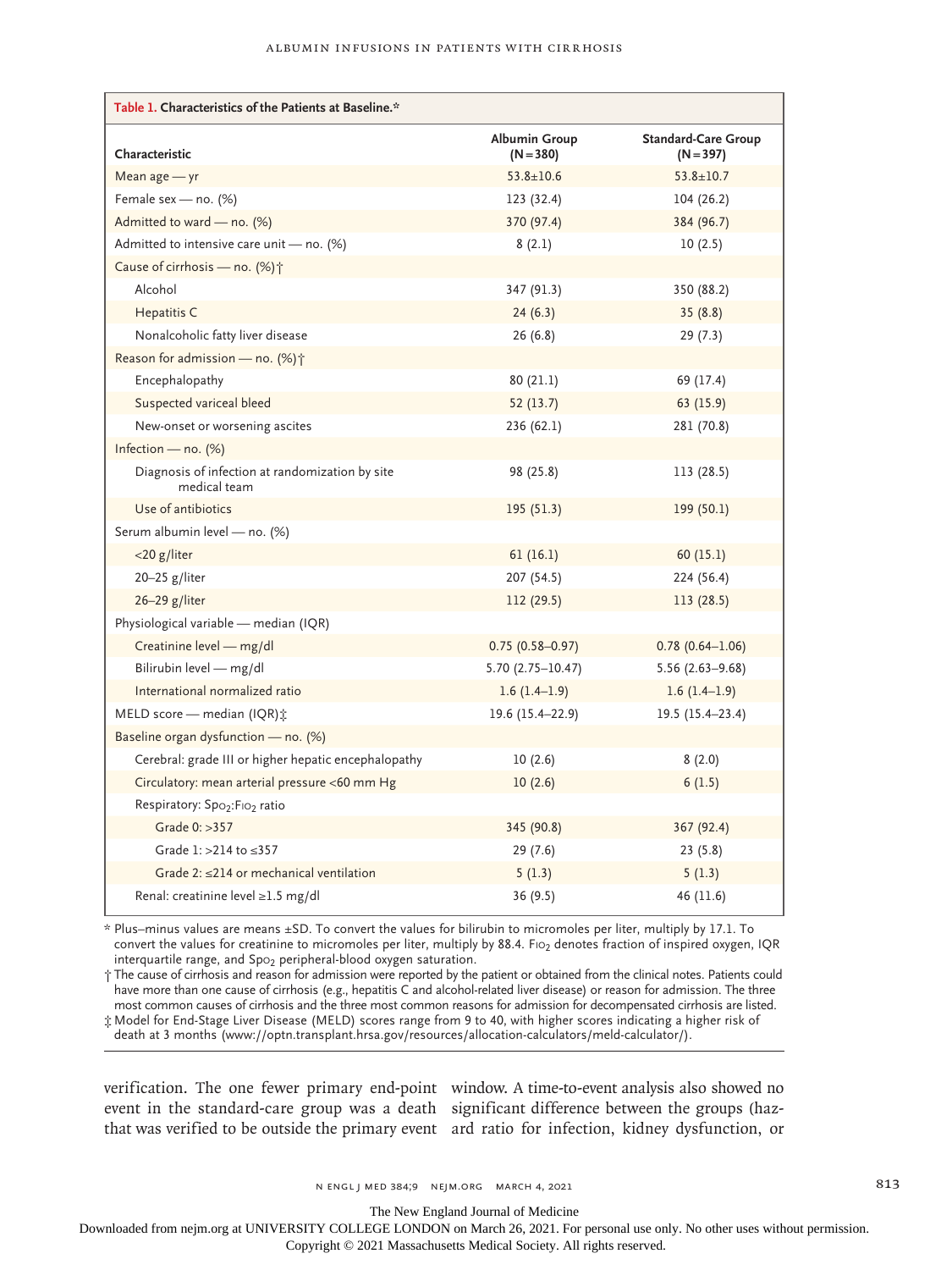

Panel A shows the daily mean amount of albumin infused per patient, and Panel B shows the daily mean serum albumin level per patient throughout the trial treatment period. Data are means, and I bars indicate 95% confidence intervals. The median duration of hospital stay was 8 days (interquartile range, 6 to 15) in the albumin group and 9 days (interquartile range,

death, 1.04; 95% CI, 0.81 to 1.35). Four patients in the albumin group and 6 in the standard-care group died between discharge and day 15, and these deaths were not included as primary composite end-point events but were included in the analyses of death at 28 days and 6 months.

Supportive analyses in which the reporting window was extended to day 1 or 2 showed no significant between-group differences in primary end-point events (see Table S5). Prespecified subgroup analyses did not show evidence of significant differences in primary end-point events according to the baseline MELD score, serum

albumin level, use or nonuse of antibiotics, number of organ dysfunctions, reasons for admission, coexisting conditions, and age (see Fig. S4 and Table S6). Figure S4 shows a possible difference according to sex, but confidence intervals crossed 1 for both men and women.

Analyses that included patients who underwent a subsequent randomization or randomizations showed no significant differences between the groups (see Table S7). In an analysis in which the components of the primary end point were examined separately, there was no evidence of a significant between-group difference. New infections occurred in 79 of 380 patients (20.8%) in the albumin group and in 71 of 397 (17.9%) in the standard-care group (adjusted odds ratio, 1.22; 95% CI, 0.85 to 1.75). Infection case-report forms revealed no bias in reporting of infections in the two groups.

Kidney dysfunction occurred in 40 of 380 patients (10.5%) the albumin group and 57 of 397 (14.4%) in the standard-care group (adjusted odds ratio, 0.68; 95% CI, 0.44 to 1.11). Death occurred in 30 of 380 patients (7.9%) in the albumin group and 33 of 397 (8.3%) in the standard-care group (odds ratio, 0.95; 95% CI, 0.56 to 1.59) (Table 2).

# **Secondary End Points**

There were no significant differences between the groups with respect to death and time to death (see Fig. S3). At 28 days, 53 of 380 patients (14.0%) in the albumin group and 62 of 397 patients (15.6%) in the standard-care group had died (adjusted odds ratio, 0.86; 95% CI, 0.57 to 1.30); at 3 months, 92 patients (24.2%) and 93 patients (23.4%), respectively, had died (adjusted odds ratio, 1.05; 95% CI, 0.74 to 1.48); and at 6 months, 132 patients (34.7%) and 119 patients (30.0%), respectively, had died (adjusted odds ratio, 1.27; 95% CI, 0.93 to 1.73).

There was no evidence of significant betweengroup differences during treatment with respect to the development of new respiratory, cardiovascular, or cerebral dysfunction or the use of terlipressin. Also, there was no significant between-group difference in the duration of hospitalizations. According to the interquartile range, there may have been more days in the intensive care unit in the albumin group than in the standard-care group, but this number of days was extremely small overall.

The New England Journal of Medicine

Downloaded from nejm.org at UNIVERSITY COLLEGE LONDON on March 26, 2021. For personal use only. No other uses without permission.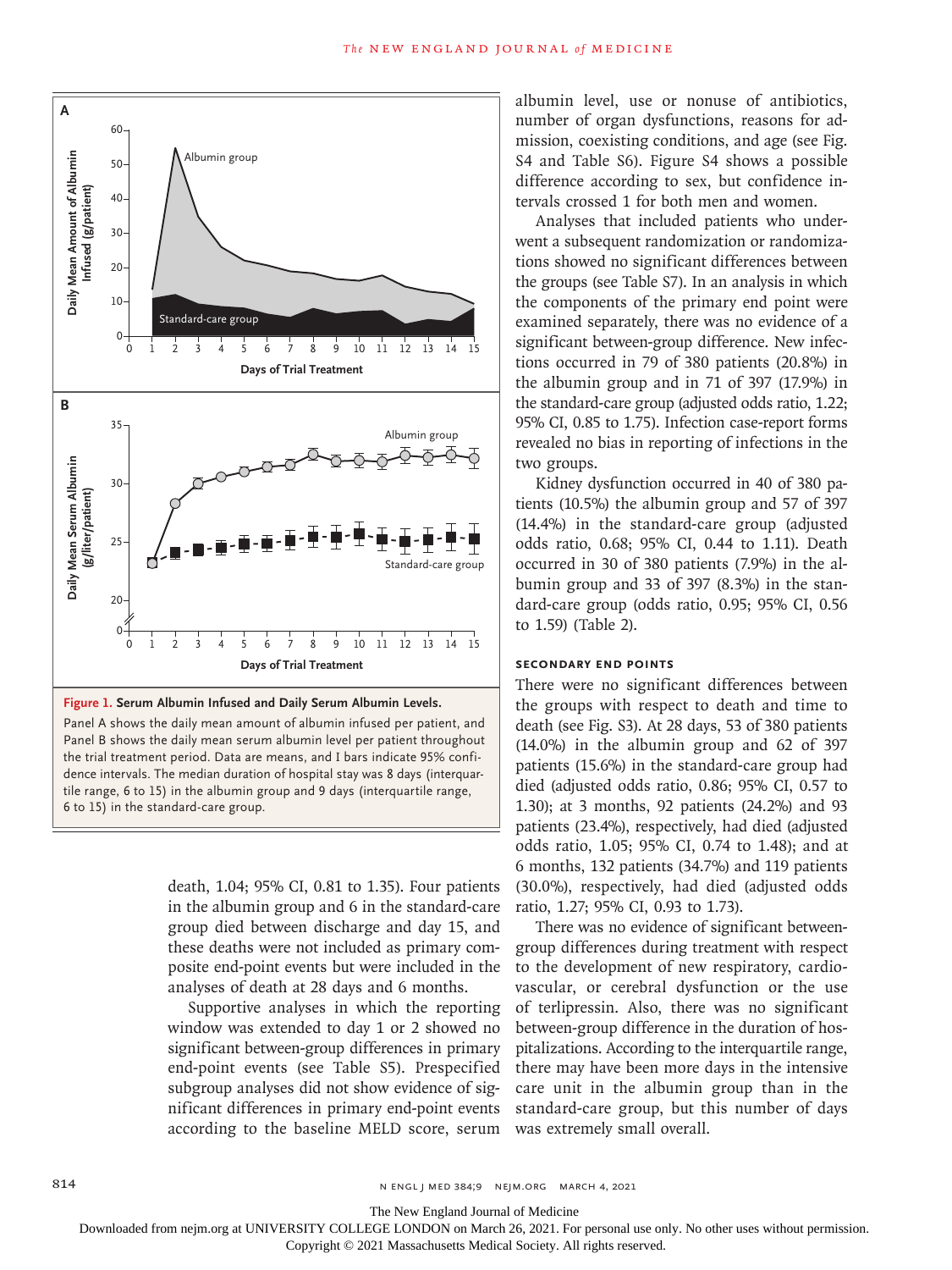| Table 2. End Points.*                                               |                                     |                                           |                                                     |         |
|---------------------------------------------------------------------|-------------------------------------|-------------------------------------------|-----------------------------------------------------|---------|
| Variable                                                            | <b>Albumin Group</b><br>$(N = 380)$ | <b>Standard-Care Group</b><br>$(N = 397)$ | <b>Adjusted Odds Ratio</b><br>(95% CI) <sup>+</sup> | P Value |
| Composite primary end point — no. (%)                               | 113(29.7)                           | 120(30.2)                                 | $0.98(0.71 - 1.33)$                                 | 0.87    |
| Components of composite primary end point<br>— no. (%) <del>i</del> |                                     |                                           |                                                     |         |
| Incidence of new infection                                          | 79 (20.8)                           | 71 (17.9)                                 | $1.22(0.85 - 1.75)$                                 |         |
| Incidence of kidney dysfunction                                     | 40 (10.5)                           | 57 (14.4)                                 | $0.68(0.44 - 1.11)$                                 |         |
| Incidence of death                                                  | 30(7.9)                             | 33(8.3)                                   | $0.95(0.56 - 1.59)$                                 |         |
| Death at 28 days                                                    | 53 (14.0)                           | 62 (15.6)                                 | $0.86(0.57 - 1.30)$                                 |         |
| Death at 3 mo                                                       | 92(24.2)                            | 93(23.4)                                  | $1.05(0.74 - 1.48)$                                 |         |
| Death at 6 mo                                                       | 132 (34.7)                          | 119 (30.0)                                | $1.27(0.93 - 1.73)$                                 |         |
| Total median albumin infused per patient $( IQR)$ - g               | 200 (140-280)                       | $20(0-120)$                               | 143 (127-158)                                       |         |

\* Unless stated, the time of the end point is during the trial treatment period (15 days after randomization).

† Odds ratios are adjusted for stratification variables, with sites as random intercept terms.

 $\pm$  The end points are defined in the original trial protocol.<sup>26</sup>

§ This is the adjusted mean difference between the groups.

#### **Adverse Events**

There were more severe or life-threatening serious adverse events, especially pulmonary edema or fluid overload, in the albumin group than in the standard-care group (Table 3). Additional details are provided in Tables S9 and S10.

#### Discussion

ATTIRE, a multicenter trial to assess the efficacy of albumin to prevent infection, kidney dysfunction, or death in patients with decompensated cirrhosis, did not show a benefit of targeted albumin therapy over the current standard care in the United Kingdom. There was no effect on the incidence of infection, as shown by no significant between-group differences in the incidence of new infection or end-point events in patients who were admitted with infection or who were receiving antibiotics at enrollment. Despite the targeted regimen to increase the serum albumin level to 30 per liter or more, there were no apparent benefits of the intervention with respect to the primary end point in any of the subgroups analyzed. Finally, there were no significant between-group differences in the incidence of verse events in the albumin group. death at 28 days, 3 months, and 6 months.

A limitation of this trial was that it was not blinded. We chose not to use blinding because patients in the standard-care group who were receiving "nonalbumin" fluid may not have had increases in the serum albumin level to a set consistent null effect was observed in all compo-

target level and may have received harmful volumes of fluid in a futile attempt to increase the albumin level, and routine albumin testing would have unblinded the trial. However, patients received substantially different amounts of 20% human albumin solution, especially during the early part of the trial when an increased albumin level might have been expected to have benefit.<sup>33</sup> The median amount of albumin infused in the standard-care group was lower than anticipated, so the between-group differences in the amounts of albumin infused were greater than expected; nevertheless, targeted albumin infusions had no effect on the outcome.

We conclude that targeted albumin therapy had no clinically important effect on preventing infections or reducing the development of kidney dysfunction in hospitalized patients with decompensated cirrhosis. This finding contrasts with those in our laboratory studies,<sup>36</sup> and this difference underscores the importance of appropriately powered confirmatory clinical trials. The infusion of greater quantities of albumin probably would have been unsafe and would have led to more severe or life-threatening serious ad-

Although the components of the composite end point were not equivalent in severity, they represent a common disease trajectory and move in line with each other. The use of a composite end point improved statistical efficiency,<sup>29</sup> and a

The New England Journal of Medicine

Downloaded from nejm.org at UNIVERSITY COLLEGE LONDON on March 26, 2021. For personal use only. No other uses without permission.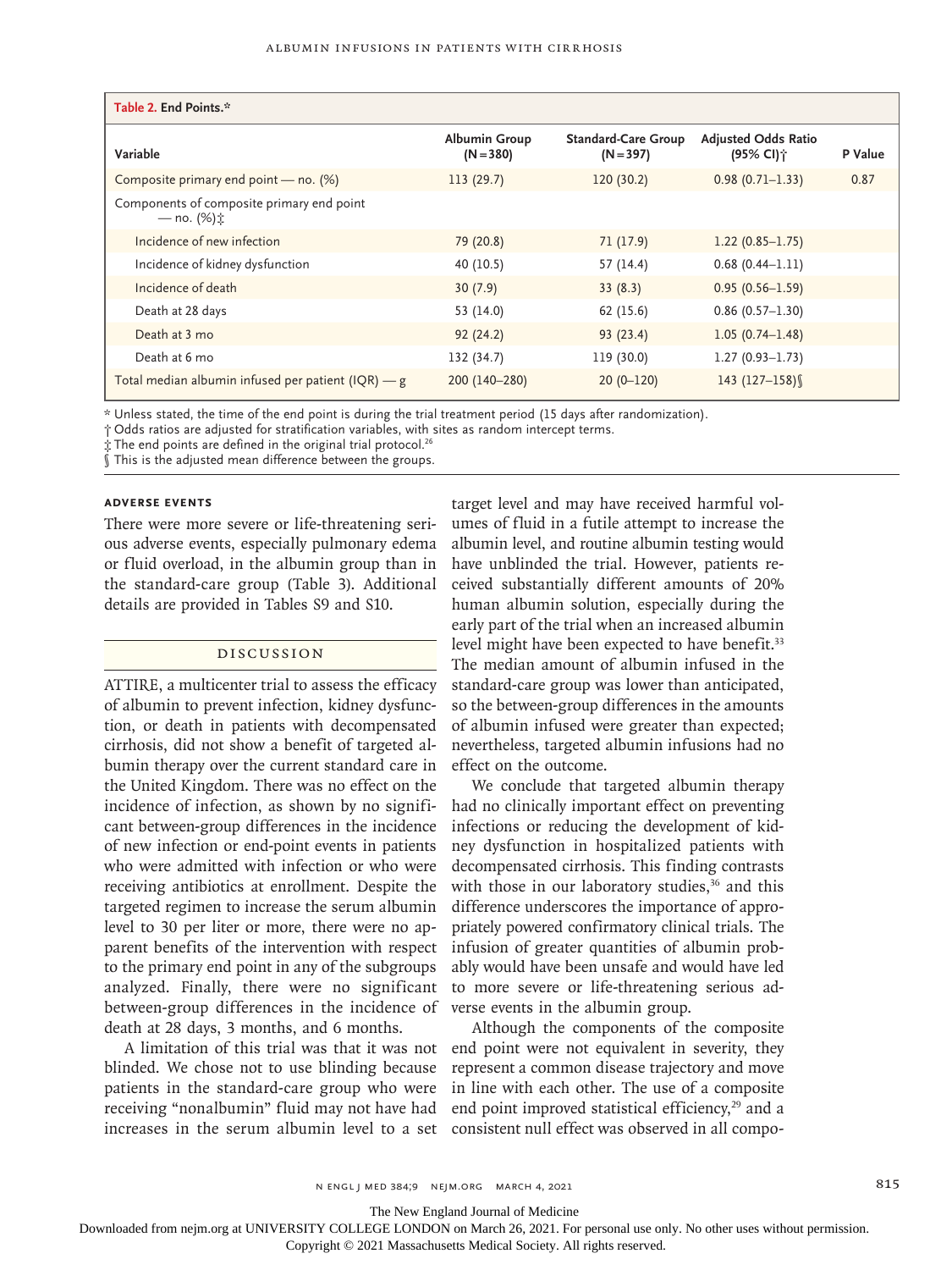#### **The NEW ENGLAND JOURNAL of MEDICINE**

| Table 3. Serious Adverse Events.*                                                         |                                     |                                           |                                    |  |  |  |
|-------------------------------------------------------------------------------------------|-------------------------------------|-------------------------------------------|------------------------------------|--|--|--|
| Event                                                                                     | <b>Albumin Group</b><br>$(N = 380)$ | <b>Standard-Care Group</b><br>$(N = 397)$ | <b>All Patients</b><br>$(N = 777)$ |  |  |  |
|                                                                                           |                                     | number of events                          |                                    |  |  |  |
| Serious adverse event                                                                     |                                     |                                           |                                    |  |  |  |
| Grade 3: severe event                                                                     | 28                                  | 11                                        | 39                                 |  |  |  |
| Grade 4: life-threatening event                                                           | 17                                  | 13                                        | 30                                 |  |  |  |
| Grade 5: death                                                                            | 42                                  | 48                                        | 90                                 |  |  |  |
| All events                                                                                | 87                                  | 72                                        | 159                                |  |  |  |
| Individual serious adverse events occurring in >1 patient +                               |                                     |                                           |                                    |  |  |  |
| Anemia                                                                                    | $\mathbf{1}$                        | $\mathbf{1}$                              | $\overline{2}$                     |  |  |  |
| Esophageal varices hemorrhage                                                             | 5                                   | 6                                         | 11                                 |  |  |  |
| Gastric hemorrhage                                                                        | 5                                   | $\overline{4}$                            | 9                                  |  |  |  |
| Multiorgan failure                                                                        | 23                                  | 31                                        | 54                                 |  |  |  |
| Other infections and infestations: spontaneous bacterial peritonitis                      | $\mathbf{0}$                        | 5                                         | 5                                  |  |  |  |
| Lung infection                                                                            | 15                                  | 8                                         | 23                                 |  |  |  |
| Sepsis                                                                                    | $\overline{4}$                      | $\overline{3}$                            | $\overline{7}$                     |  |  |  |
| Encephalopathy                                                                            | $\overline{4}$                      | 1                                         | 5                                  |  |  |  |
| Acute kidney injury                                                                       | $\overline{2}$                      | $\mathbf{0}$                              | $\overline{2}$                     |  |  |  |
| Adult respiratory distress syndrome                                                       | $\mathbf 0$                         | $\overline{2}$                            | $\overline{2}$                     |  |  |  |
| Hypoxia                                                                                   | $\mathbf{1}$                        | $\mathbf{1}$                              | $\overline{2}$                     |  |  |  |
| Pleural effusion                                                                          | $\mathbf{1}$                        | 1                                         | $\overline{2}$                     |  |  |  |
| Pulmonary edema                                                                           | 15                                  | 4                                         | 19                                 |  |  |  |
| All serious adverse events that included pulmonary edema<br>or gastrointestinal bleeding; |                                     |                                           |                                    |  |  |  |
| Any pulmonary edema or fluid overload                                                     | 23                                  | 8                                         | 31                                 |  |  |  |
| Any gastrointestinal bleeding                                                             | 11                                  | 13                                        | 24                                 |  |  |  |

\* Patients may have had more than one clinical diagnosis per serious adverse event. A serious adverse event was any new adverse event that was a life-threatening event or resulted in prolongation of an existing hospitalization.

† Serious adverse events are categorized with a single primary event name (graded by two assessors) according to the Common Terminology Criteria for Adverse Events, version 5.0 (2017).

‡ Serious adverse events were labeled by the investigators as involving a primary event but could have involved other contributing events.

nents. We confirmed the severe effect of alcoholrelated liver cirrhosis in the United Kingdom, as previously shown in the Steroids or Pentoxifylline for Alcoholic Hepatitis (STOPAH) trial,<sup>37</sup> and results may differ for other causes of cirrhosis.

Our trial did not show a benefit of albumin therapy when used to increase and maintain the serum albumin level to 30 g per liter or more in hospitalized patients with cirrhosis. Given a near tripled difference in the amount of albumin infused between the groups and an absence of benefit across all subgroups and end points

examined, these data support the need for a reevaluation of the use of albumin in patients with cirrhosis.

Supported by a grant (HICF reference HICF-R8-439, WT grant number WT102568, to Dr. O'Brien) from the Health Innovation Challenge Fund (a partnership between the Wellcome Trust and the Department of Health and Social Care).

Dr. Freemantle reports receiving consulting fees from Allergan, AstraZeneca, Grifols Biologicals, Ipsen Biopharmaceuticals, and Novo Nordisk, and consulting fees and fees for serving as an expert witness from Sanofi US Services. No other potential conflict of interest relevant to this article was reported.

Disclosure forms provided by the authors are available with the full text of this article at NEJM.org.

A data sharing statement provided by the authors is available with the full text of this article at NEJM.org.

816 **816** N ENGL J MED 384;9 NEJM.ORG MARCH 4, 2021

The New England Journal of Medicine

Downloaded from nejm.org at UNIVERSITY COLLEGE LONDON on March 26, 2021. For personal use only. No other uses without permission.